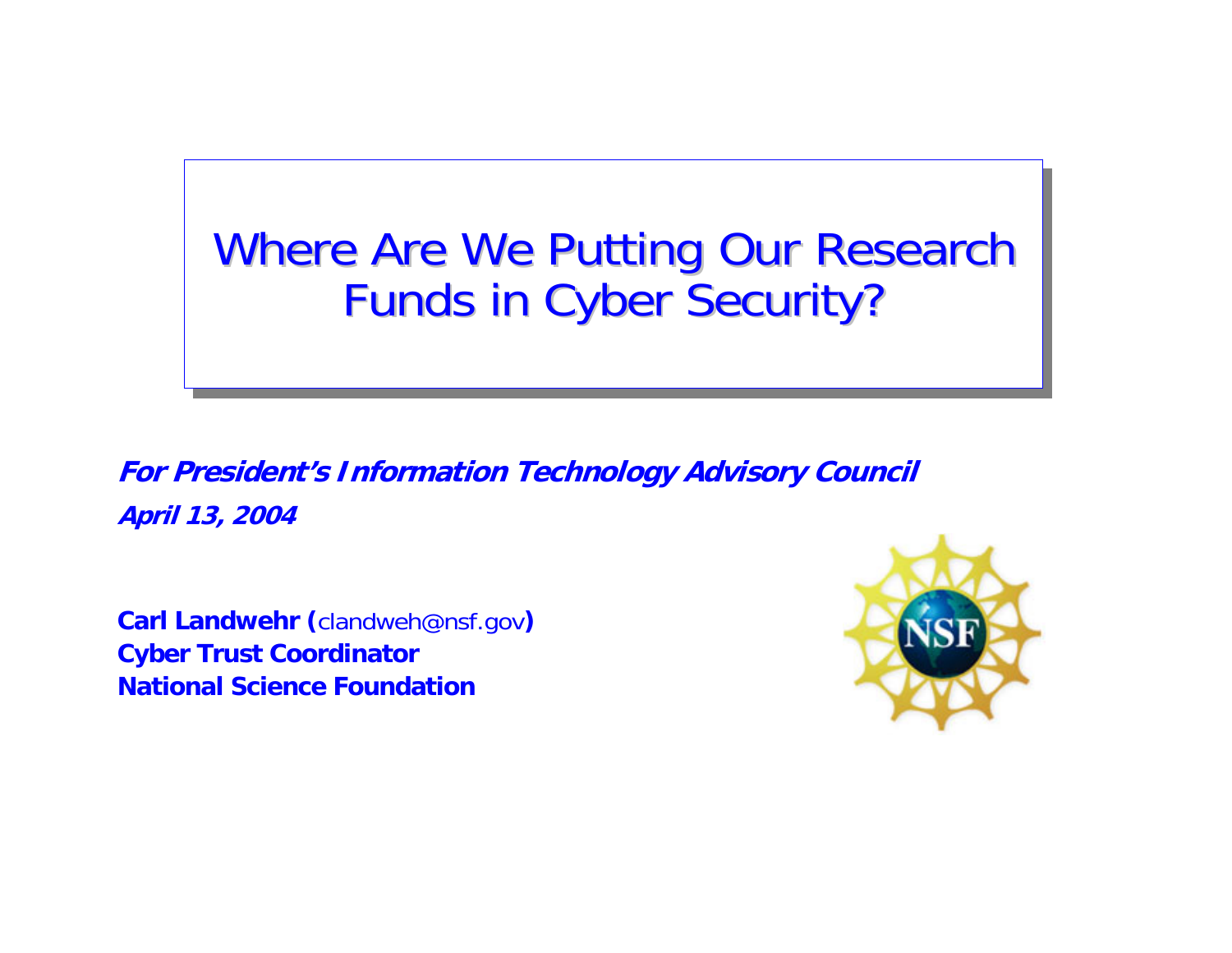#### **Homeland Security** Critical Infrastructure Protection **Cyber Security Cyber Trust**



**NSF** 

**OS** 

#### HomelandSecurity CIP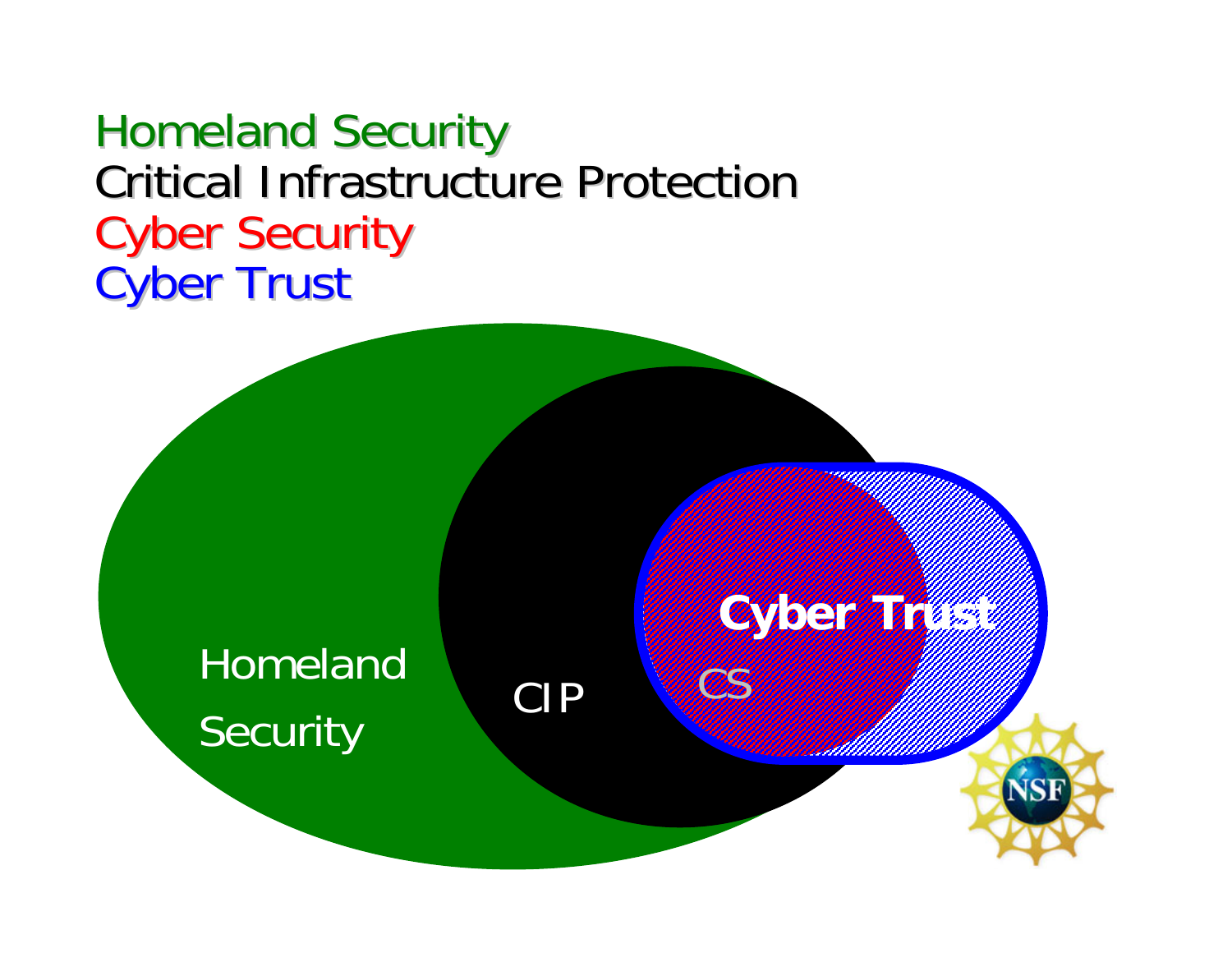## Cyber Security R&D Act (PL 107-305)

- $\bullet$ **Recognizes** 
	- –- interdependencies of cyber and other infrastructures,
	- –– lack of preparedness for coordinated physical and cyber attacks,
	- lack of needed research capacity;
- $\bullet$ Calls for expanded Federal investment in computer and network security research.
- •**Authorizes NSF to** 
	- –award grants for award grants for **basic** research to enhance cyber security research to enhance cyber security
	- –establish research centers for cutting edge, multidisciplinary research
	- build research capacity
	- – $-$  take a leading role in research and education to improve  $\overline{\phantom{\alpha}}$ security of networked information systems
- •Also authorizes a variety of activities for NIST

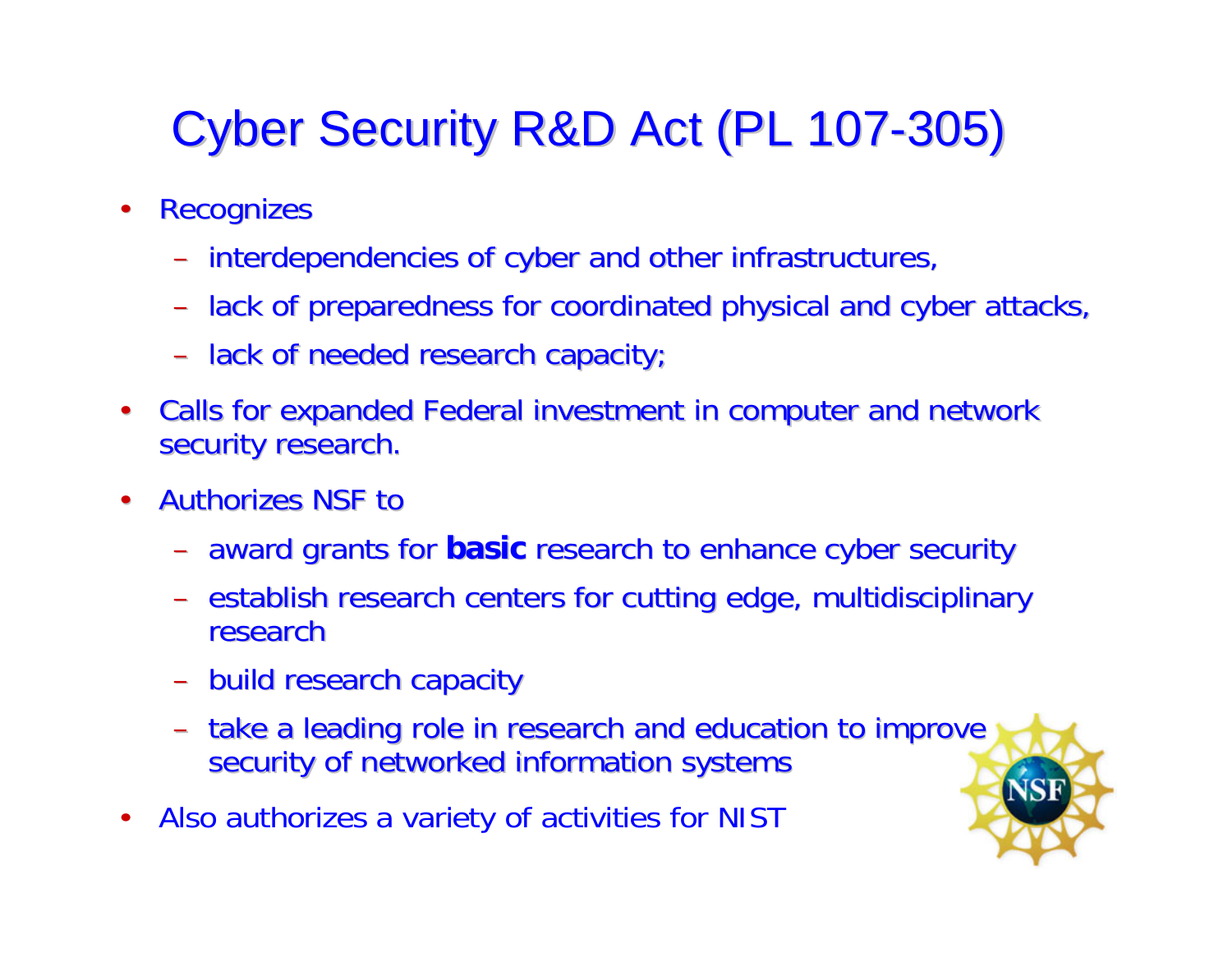#### NSF Funding profiles FY04 NSF  $\overline{\phantom{a}}$ –  $FY05$ <sup>1</sup>

|                       | Grants Centers Building ships <sup>2</sup> Tech. | Research Research Capacity Trainee- S. & A. Total |       |                        |  | Auth. |
|-----------------------|--------------------------------------------------|---------------------------------------------------|-------|------------------------|--|-------|
| <b>FY05</b><br>(req.) | \$36M                                            | \$14M                                             | \$16M | \$8.5M \$1.5M \$76M    |  | \$128 |
| <b>FY04</b>           | \$31M                                            | \$10M                                             | \$16M | $$5.5M$ $$1.5M$ $$64M$ |  | \$110 |

#### **Caveats:**

**1. Figures approximate, based on current projections**

**2. Traineeship numbers reflect graduate students supported through res earch programs**

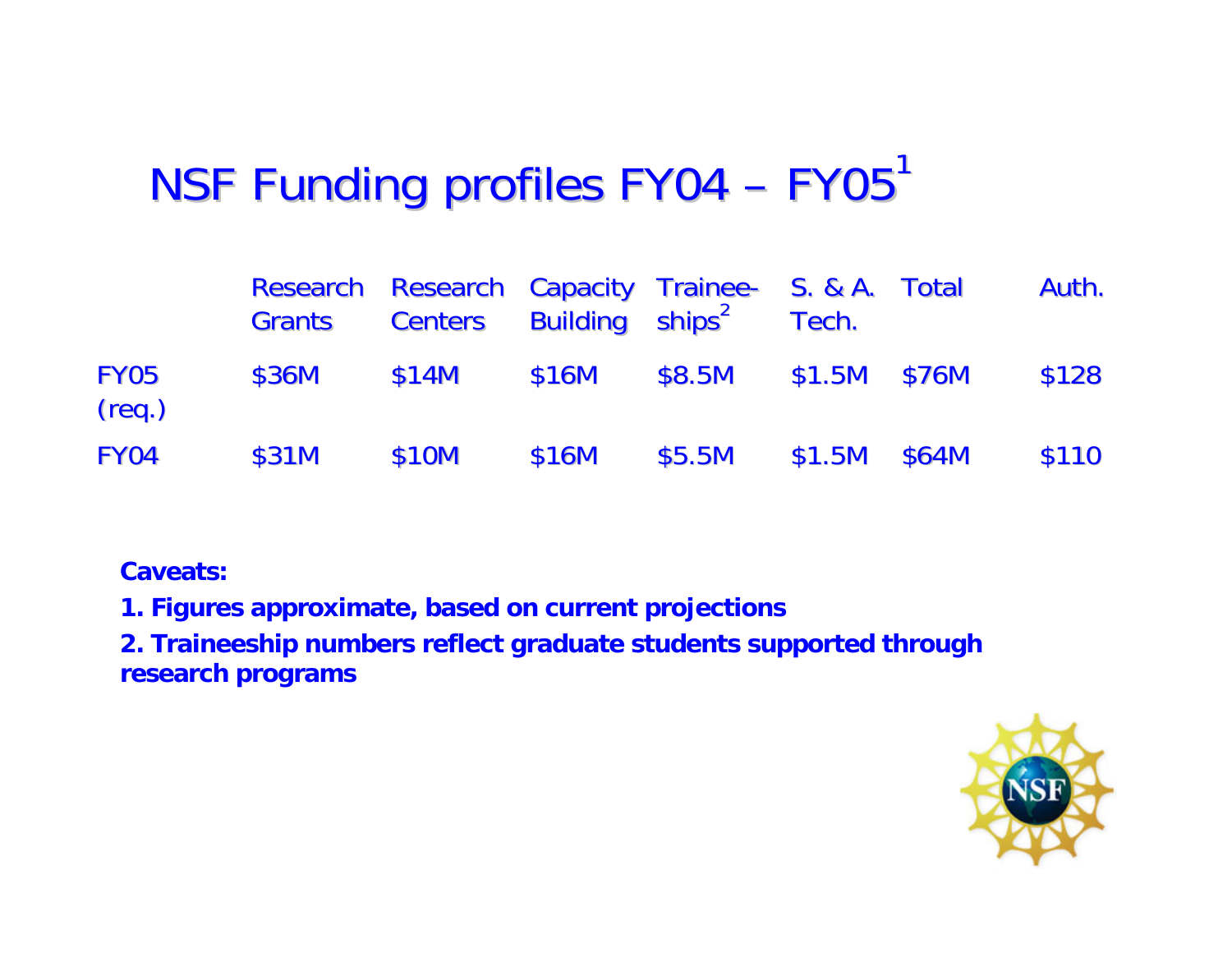NSF Cyber Security Investments **Active Research Grants** 

Broad range of awards addressing cyber security foundations and technologies;

- over 175 active awards
- –- ITR, NSF Middleware Initiative, Strategic Technologies for Internet, Digital Government, Experimental Infrastructure Networks, and wide range of disciplinary programs contributing
- –- Special emphasis on Cyber Security topics in new Cyber Trust emphasis, which incorporates
	- Trusted Computing
	- Security-related Network research
	- Data and Application Security
	- Embedded and Hybrid Control Systems

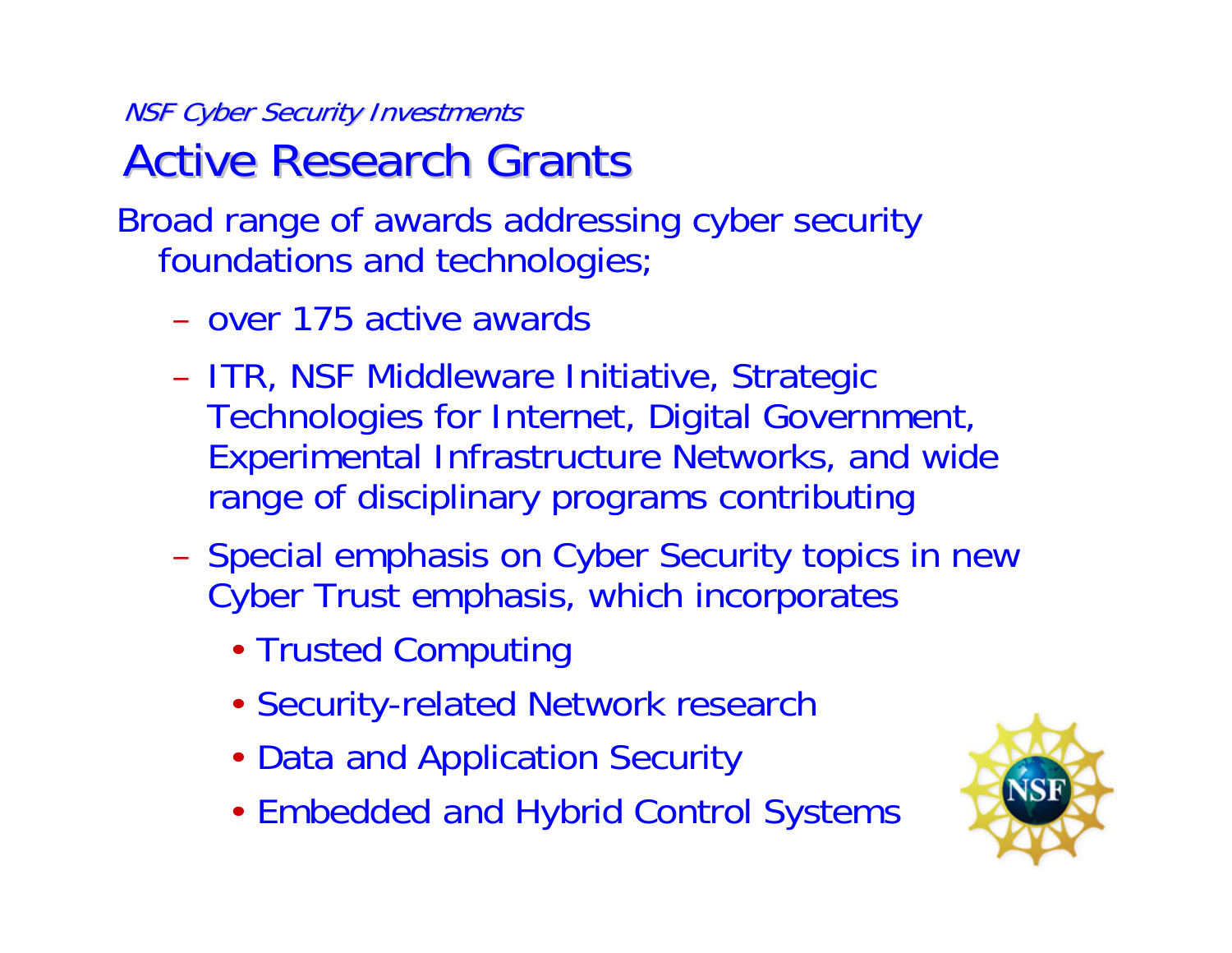#### **NSF Cyber Security Investments Active Center Scale Awards**

- • Large ITR award (\$12.5M total):
	- Sensitive Information in a Wired World (Stanford, Yale, Stevens, UNM, NYU): multi-disciplinary investigation of long term issues in automated information handling
- •• Large scale network testbed established for investigating network attacks, with major support from DHS:
	- Defense Technology Experimental Research (DETER) network, \$5.45M total, led by UC-Berkeley, with USC/ISI and others
	- Testing and Benchmarking Methodologies for Future Network Security Mechanisms, to develop attack simulators, traffic generators, datasets for DETER, \$ 5.6M total, (UC-Davis, Penn State, Purdue, ICSI).
- • I/UCRCs:
	- Center for Identification Technology Research (Biometrics)(WVU)
	- Cyber Protection Center (Iowa State U, U Kansas, Miss State U)
	- –– Center for Experimental Research in Computer Systems (Ga Tech)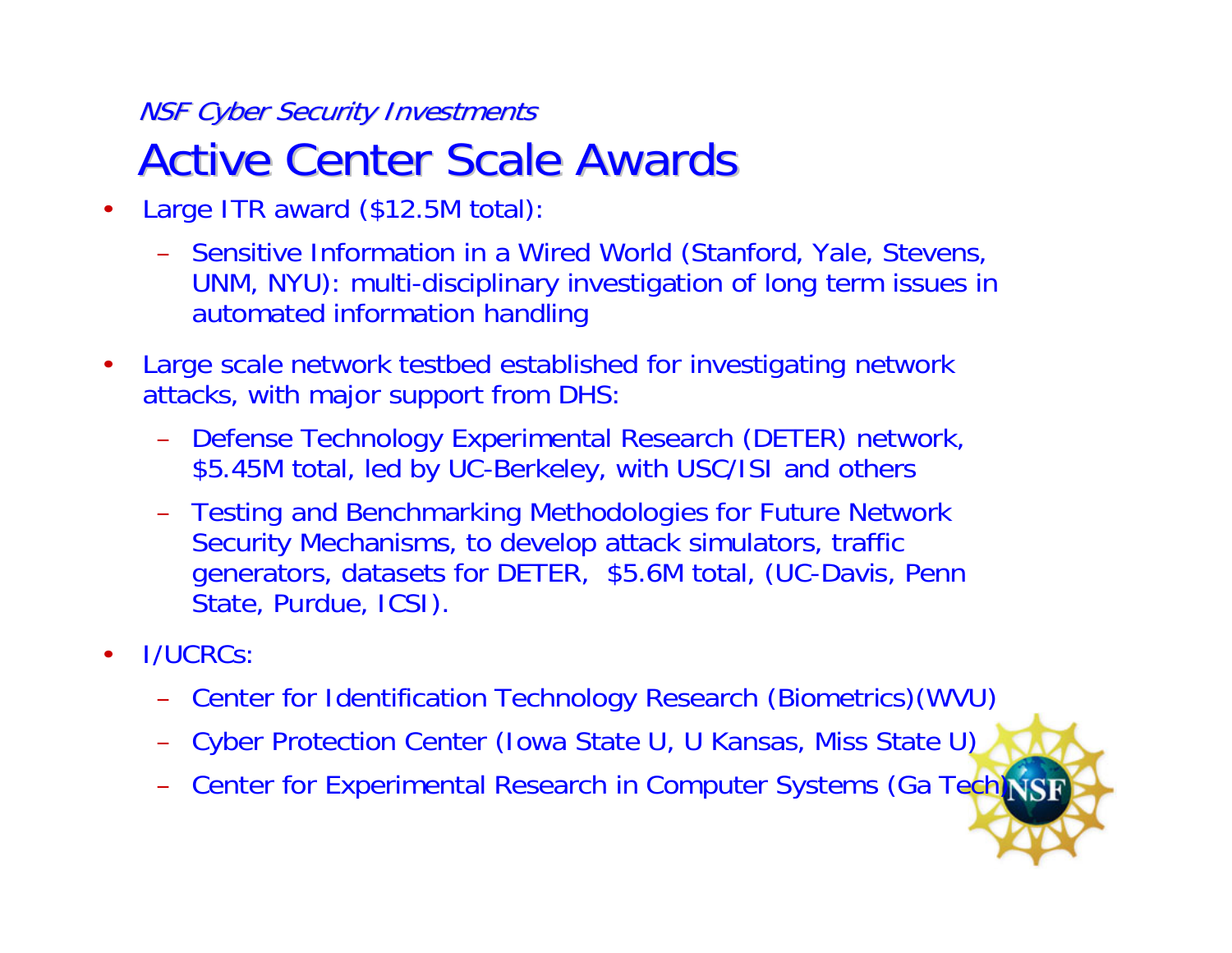#### NSF Cyber Security Investments **Active Capacity Building Grants**

- •Federal Cyber Service: Scholarship for Service program (EHR)
	- Education:
		- 19 institutions currently supported
	- –– Capacity Building
		- 19 active grants
	- –- FY'04 SFS Competition Underway
- •Advanced Technological Education (ATE) grants, under Scientific and Advanced Technology Act (S&A T)
	- 7 active awards

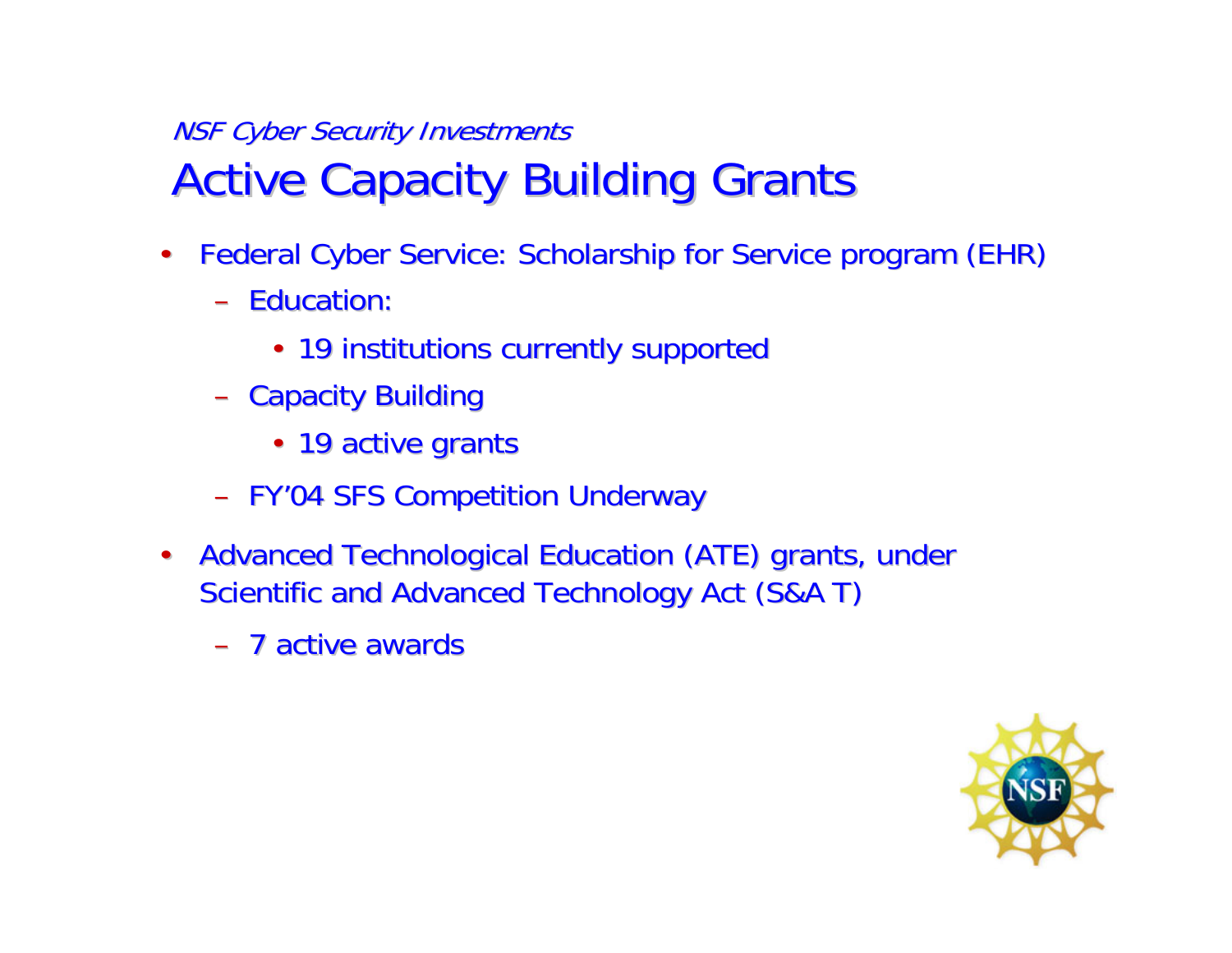# Advances and areas of promise

- • Things to deal with today's imperfections
	- Protection against specific attack types (e.g. PointGuardTM)
	- Better static checking of software
		- Bug finding techniques (e.g., RacerX)
		- Model checking for software (and systems?)
- $\bullet$ • Things for building better systems in the future
	- – Improved knowledge about limits (e.g., impossibility of obfuscation)
	- – Better understanding of how to apply cryptography for authenticity and privacy in particular applications
	- Language-based security (e.g., PCC, MCC, TAL, inline R Ms)
	- Architectures
		- Attestation technology
		- Re-birth of virtual machines
		- Possibility of diverse redundancy
		- Catastrophe-resilient architectures

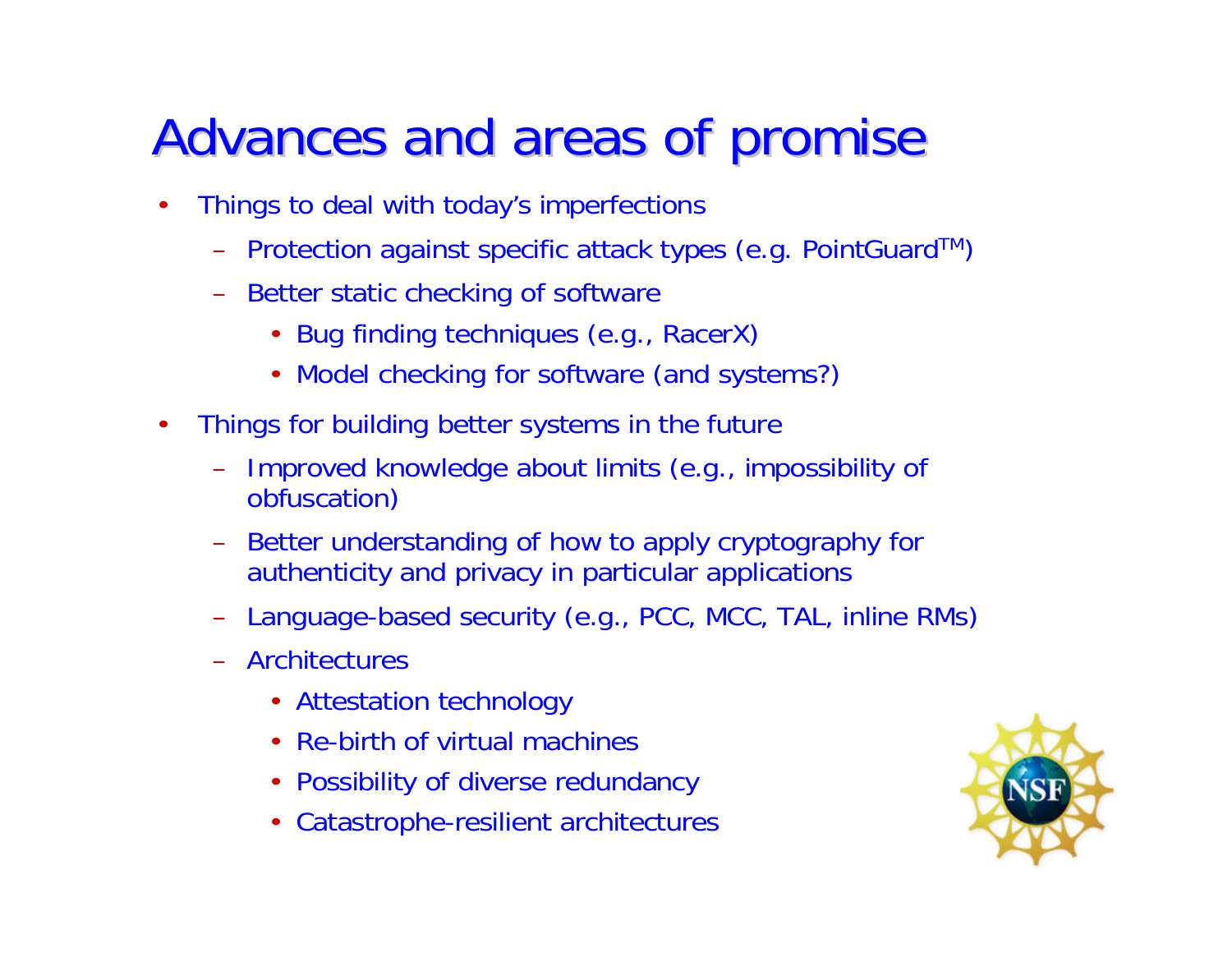# **Other Departments and Agencies Investing in Cyber Security Research**

- •Defense: DARPA, but also ONR, AFOSR, ARO in various ways, including in-house laboratories
- •**DHS**
- •• Intelligence Community: NSA, ARDA, In -Q-tel
- •**Energy**
- •• Commerce: NIST
- •DoJ
- •FAA

Agency programs typically reflect agency priorities

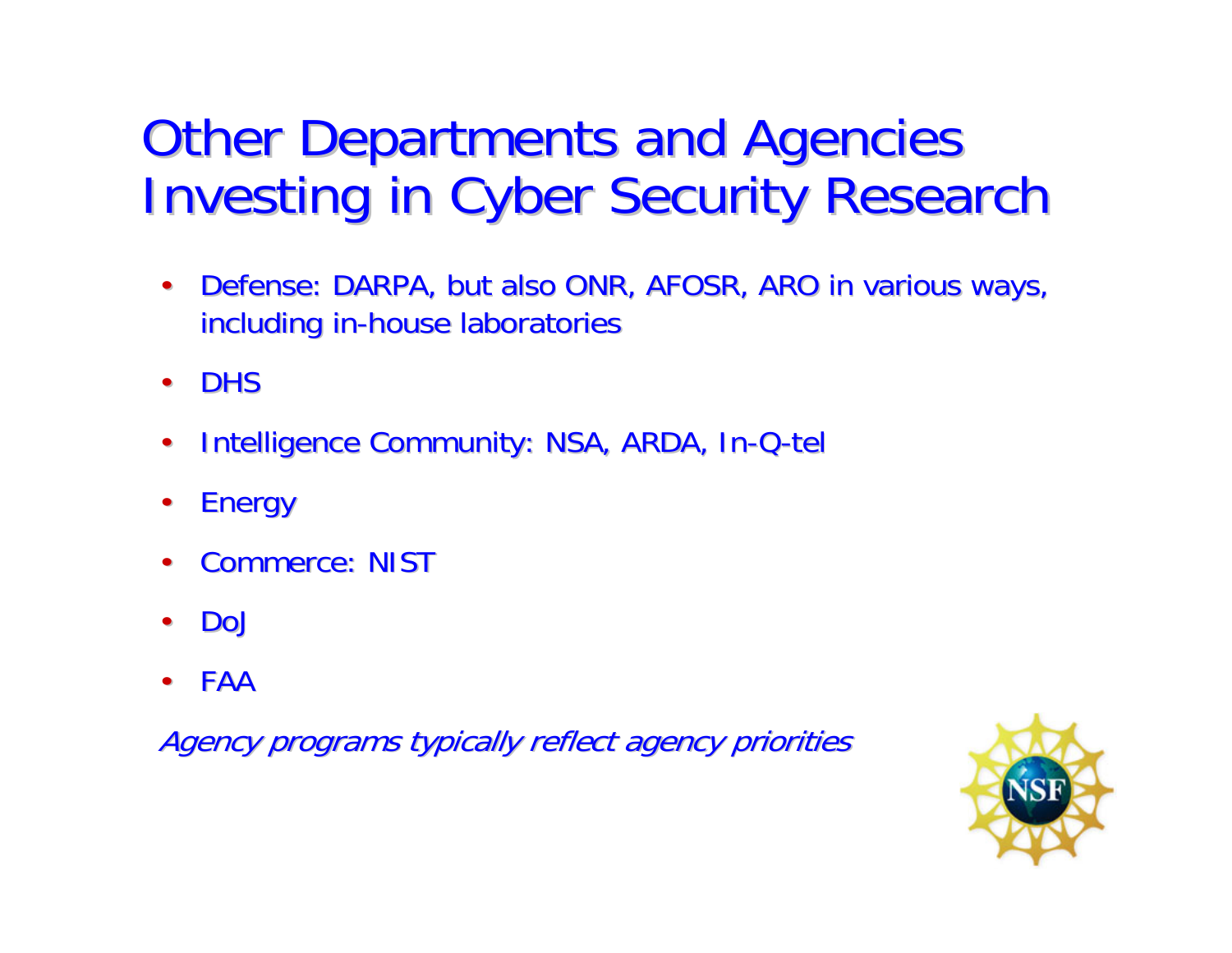# **Balancing NSF's Research Portfolio**

- •We need to keep our heads up, and we have help
	- –- research community, government, and industry participate through the peer review process
- $\bullet$ Studies can help
	- –**- CSTB Certification study**
	- CSTB Cyber Security R&D study
- $\bullet$ Workshops can help
	- –- CRA Grand Challenges workshop
	- –- DIMACS workshop series
- $\bullet$  Coordination can help Coordination can help
	- Infosec Infosec Research Council Research Council
	- NCO IT R&D WGs
	- CIIP R&D WG

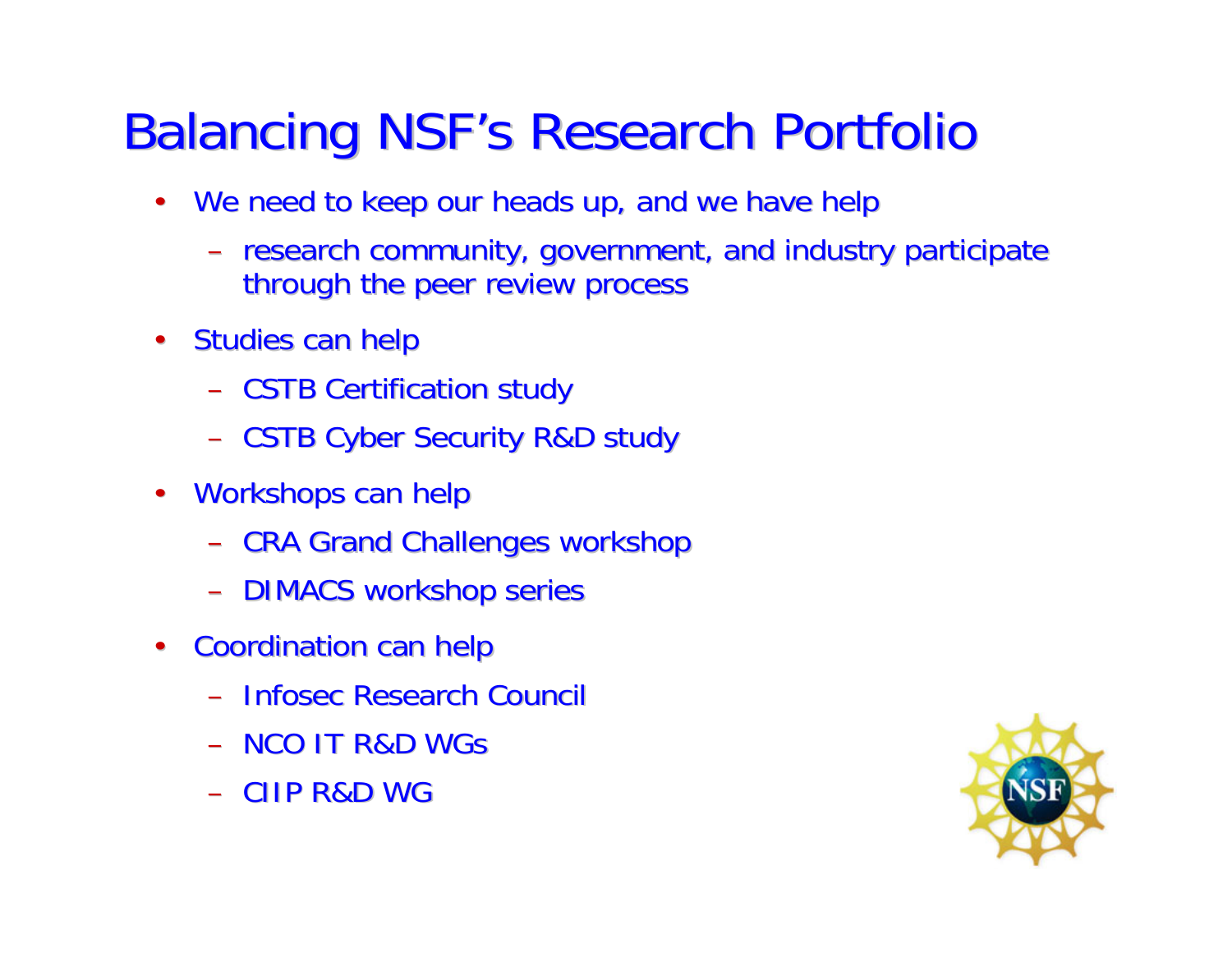## What research areas contribute to improved Cyber Security?

- $\bullet$  **System oriented System oriented**
	- –Architectures for dependability, survivability Architectures for dependability, survivability
	- –System management, monitoring, control, measurement
	- Multidisciplinary: human factors, economics, policy

#### $\bullet$ **Application oriented**

- Security of applications: web services, e-commerce, database security and privacy, etc.
- –Application level security functions: authentication and authorization mechanisms, policy specification, negotiation, enforcement

#### $\bullet$ **Infrastructure oriented Infrastructure oriented**

- –Communications: protocols, network security functions, collaboration, accountability, anonymity, forensics
- –- Computing: trustworthy OS architectures, access control, secure control

#### $\bullet$ **Foundational Foundational**

– logic, languages and tools for development of secure systems, composition methods, ways to measure, model, analyze, verify, test

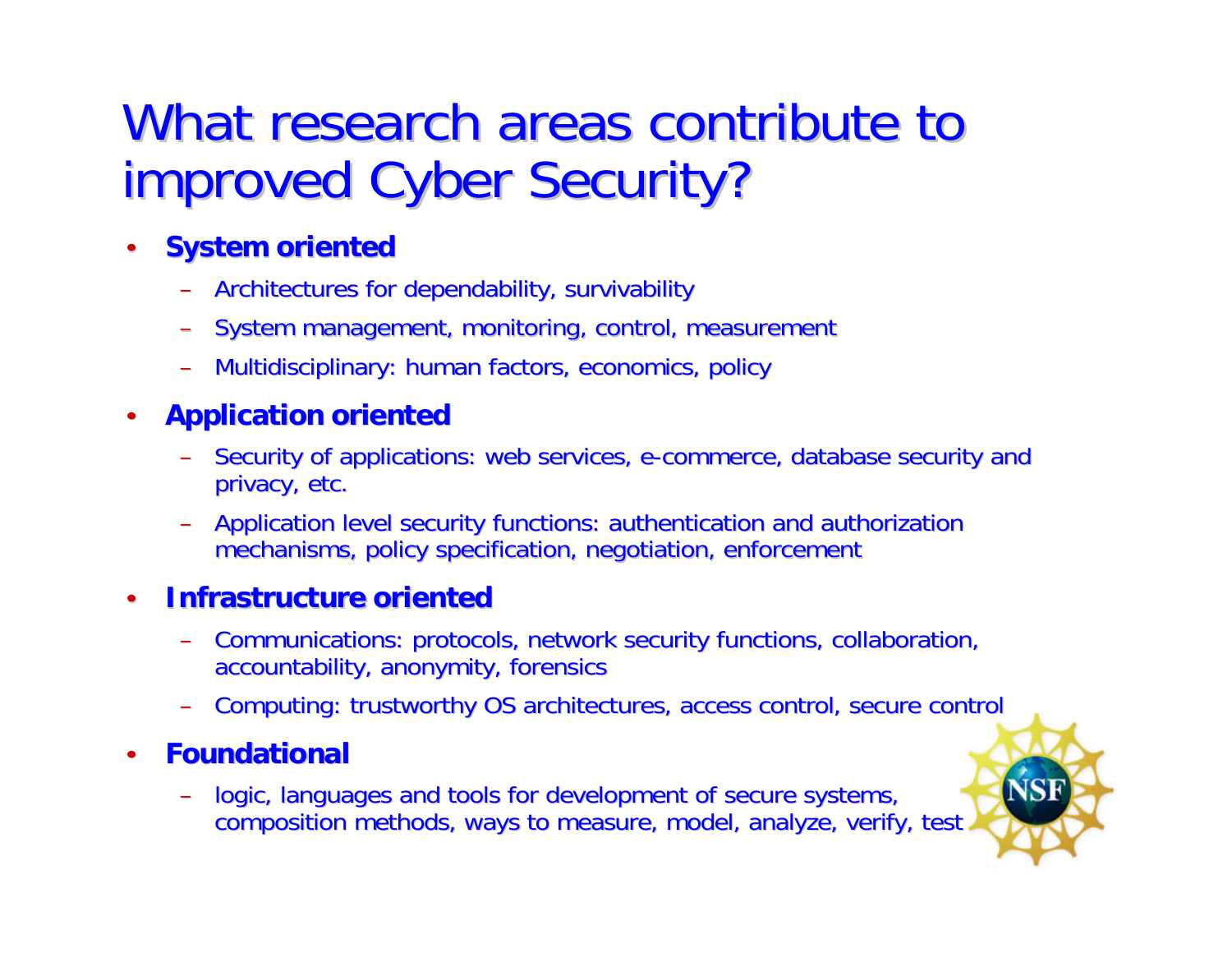# Other ways to view the portfolio

- Assumed context
	- –- Dealing with the current mess
	- –- Building a better basis for the future
- DoD (DIAP) strategy: Protect, Defend, IA awareness/control, IA transformation, Building workforce
- IRC hard problem list: 9 functional + 3 development
- $\bullet$ CSRDA technology list: 9 broad categories
- CRA IA Grand Challenges: 4 problems

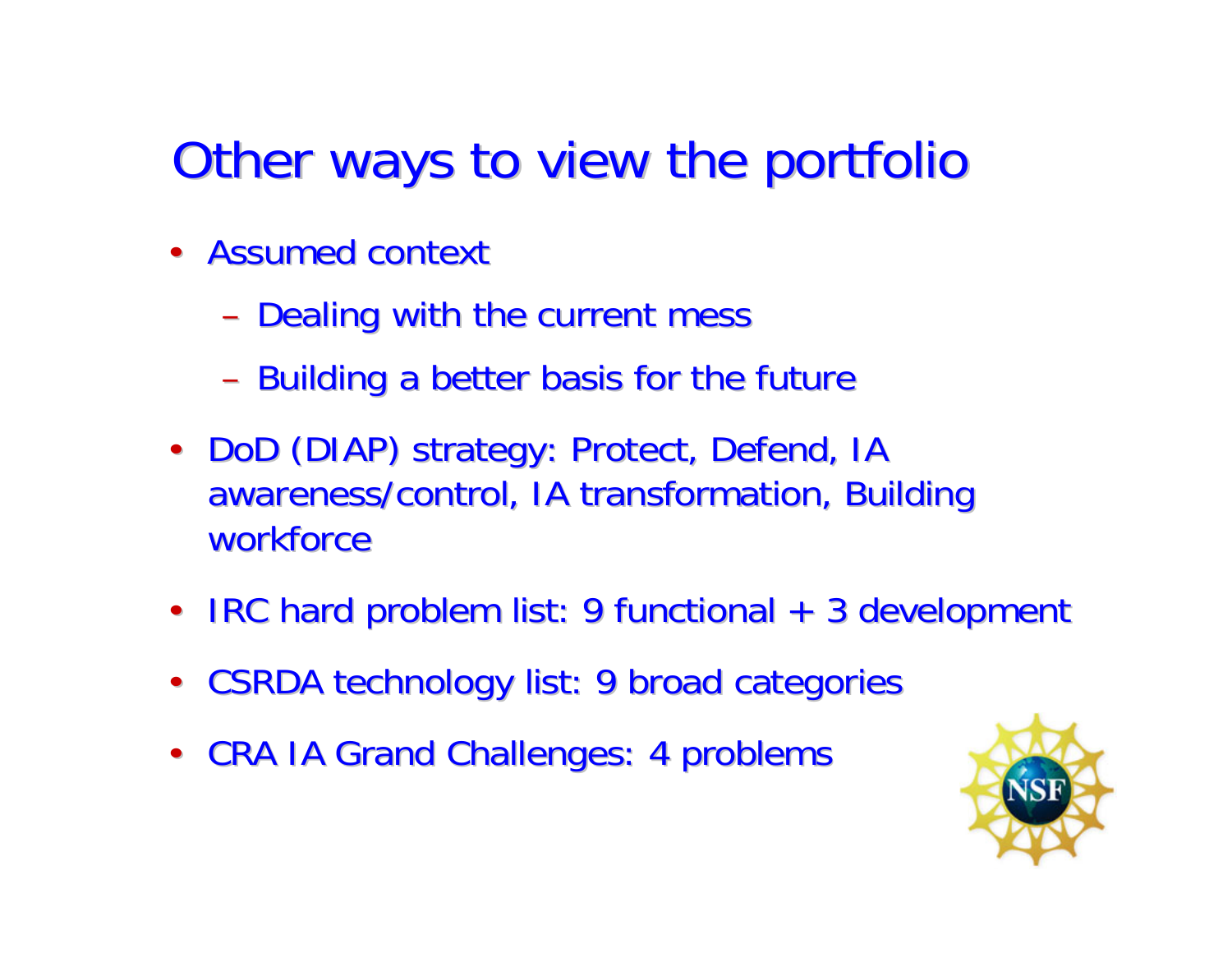#### **NSF FY '03 Research Portfolio Balance**

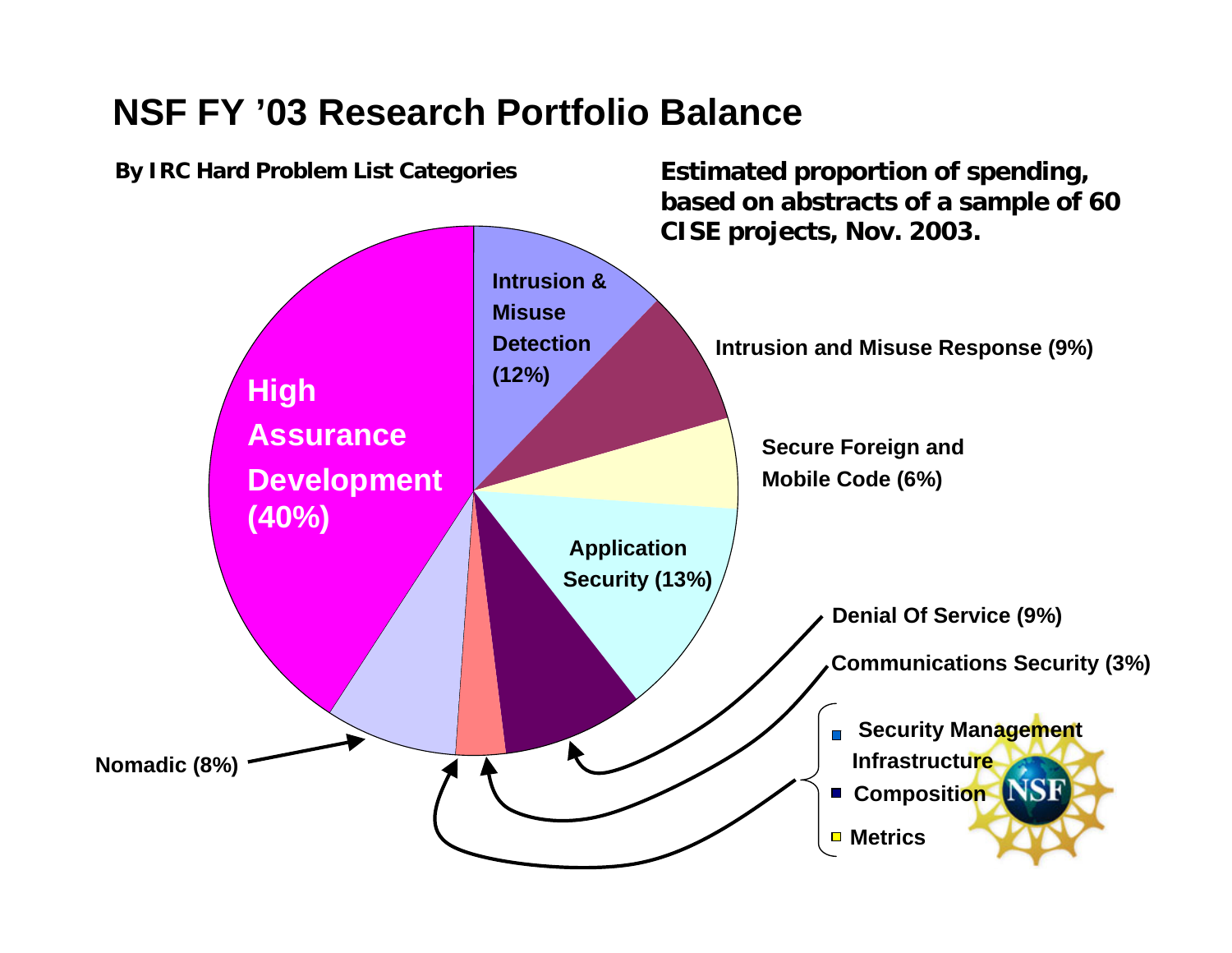## **NSF Projects by DoD IA Strategy Goals**



\* Notes:

1. Nearly all NSF research grants build workforce by training students

2. Scholarships for Service program not included here

> **Estimated** proportion of FY03 spending based on review of  $\sim 60/220$ CISE project abstracts